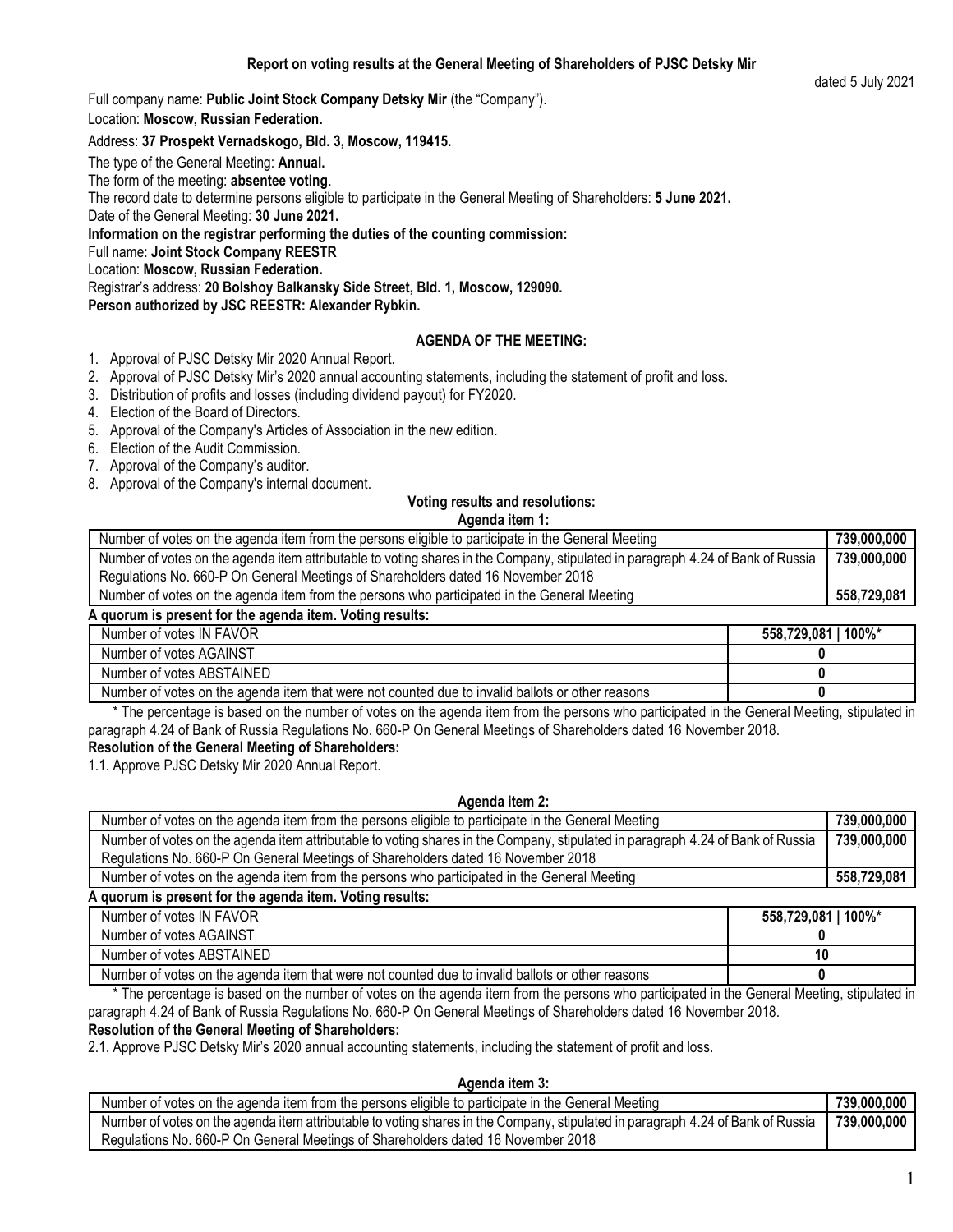| the<br>' Meeting<br>, trom<br>persons who<br>ltem<br>participated ir<br>ı the<br>General<br>the agenda<br>Number of votes on | ,729,081<br>558. |
|------------------------------------------------------------------------------------------------------------------------------|------------------|
| i item. Votina results:<br>A quorum is present for the agenda i                                                              |                  |

| Number of votes IN FAVOR                                                                         | 554,826,234   99,30148%* |
|--------------------------------------------------------------------------------------------------|--------------------------|
| Number of votes AGAINST                                                                          | 3.902.847                |
| Number of votes ABSTAINED                                                                        |                          |
| Number of votes on the agenda item that were not counted due to invalid ballots or other reasons |                          |

 \* The percentage is based on the number of votes on the agenda item from the persons who participated in the General Meeting, stipulated in paragraph 4.24 of Bank of Russia Regulations No. 660-P On General Meetings of Shareholders dated 16 November 2018.

**Resolution of the General Meeting of Shareholders:**

3.1. Distribute a part of the Company's net profits for FY2020:

3.1.1. Pay out dividends in the amount of RUB 6,07 per ordinary registered share in PJSC Detsky Mir with a nominal value of RUB 0.0004 (four tenthousandth) each. The total amount of PJSC Detsky Mir dividends is RUB 4,485,730,000.

3.1.2. Set 11 July 2021 as the date of record for the dividend payout. Pay out the dividends in cash by wire transfer within the time set forth in paragraphs 6 and 8, Clause 42 of the Federal Law On Joint Stock Companies.

| Agenda item 4:                                                                                                                                         |               |
|--------------------------------------------------------------------------------------------------------------------------------------------------------|---------------|
| Number of votes from the persons eligible to participate in the Meeting on this agenda item                                                            | 7,390,000,000 |
| Number of votes on the agenda item attributable to voting shares in the Company, stipulated in paragraph 4.24 of Bank of Russia                        | 7,390,000,000 |
| Regulations No. 660-P On General Meetings of Shareholders dated 16 November 2018                                                                       |               |
| Number of votes on the agenda item from the persons who participated in the General Meeting                                                            | 5,587,290,810 |
| Cumulative voting. 10 vacancies. A quorum is present for the agenda item. Voting results:<br>Number of votes IN FAVOR, distributed among the nominees: |               |
| Nominee's name                                                                                                                                         | <b>Votes</b>  |
| 1. Andrey Anishchenko.                                                                                                                                 | 554,390,625   |
| 2. Maria Gordon.                                                                                                                                       | 536,530,406   |
| 3. Pavel Grachev.                                                                                                                                      | 610,097,661   |
| 4. Dmitry Klenov.                                                                                                                                      | 613,826,072   |
| 5. Vladimir Klimanov.                                                                                                                                  | 593,622,423   |
| 6. Tony Maher.                                                                                                                                         | 290,228,086   |
| 7. David Rönnberg.                                                                                                                                     | 690,874,219   |
| 8. Mikhail Stiskin.                                                                                                                                    | 587,279,996   |
| 9. Michael Foss.                                                                                                                                       | 554,390,189   |
| 10. Aleksander Shevchuk.                                                                                                                               | 555,634,361   |
| Number of votes AGAINST all nominees                                                                                                                   |               |
| Number of votes ABSTAINED from voting on all nominees                                                                                                  | 58,050        |
| Number of votes on the agenda item that were not counted due to invalid ballots or other reasons                                                       | 358,722       |

## **Resolution of the General Meeting of Shareholders:**

4.1. Elect the following members to the Board of Directors:

- 1. Andrey Anishchenko.
- 2. Maria Gordon.
- 3. Pavel Grachev.
- 4. Dmitry Klenov.
- 5. Vladimir Klimanov.
- 6. Tony Maher.
- 7. David Rönnberg.
- 8. Mikhail Stiskin.
- 9. Michael Foss.
- 10. Aleksander Shevchuk.

#### **Agenda item 5:**

| Number of votes on the agenda item from the persons eligible to participate in the General Meeting                              | 739,000,000         |
|---------------------------------------------------------------------------------------------------------------------------------|---------------------|
| Number of votes on the agenda item attributable to voting shares in the Company, stipulated in paragraph 4.24 of Bank of Russia |                     |
| Regulations No. 660-P On General Meetings of Shareholders dated 16 November 2018                                                |                     |
| Number of votes on the agenda item from the persons who participated in the General Meeting                                     | 558,729,081         |
| A quorum is present for the agenda item. Voting results:                                                                        |                     |
| Number of votes IN FAVOR                                                                                                        | 558,729,081   100%* |
| Number of votes AGAINST                                                                                                         |                     |
| Number of votes ABSTAINED                                                                                                       |                     |
| Number of votes on the agenda item that were not counted due to invalid ballots or other reasons                                |                     |